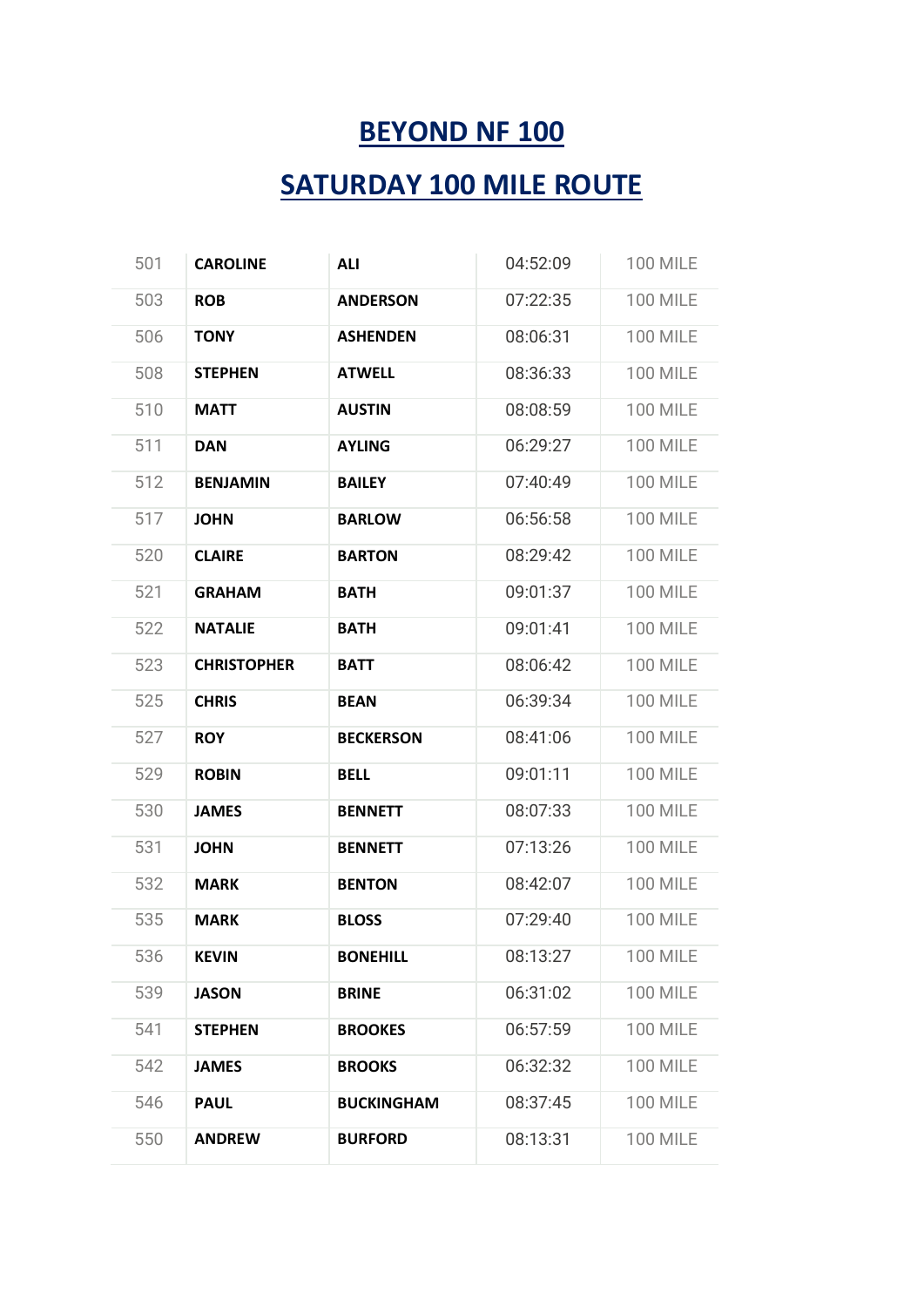| 552 | <b>ANDY</b>     | <b>CAIRNS</b>   | 08:09:36 | <b>100 MILE</b> |
|-----|-----------------|-----------------|----------|-----------------|
| 553 | <b>ANNA</b>     | <b>CAIRNS</b>   | 08:09:37 | <b>100 MILE</b> |
| 554 | <b>COLM</b>     | <b>CAMPION</b>  | 05:04:33 | <b>100 MILE</b> |
| 555 | <b>PETER</b>    | <b>CAPEL</b>    | 08:43:51 | <b>100 MILE</b> |
| 556 | <b>STACEY</b>   | <b>CARDER</b>   | 08:27:39 | <b>100 MILE</b> |
| 557 | <b>NICK</b>     | <b>CARROLL</b>  | 08:06:19 | <b>100 MILE</b> |
| 558 | <b>PHILLIP</b>  | <b>CATER</b>    | 07:36:20 | <b>100 MILE</b> |
| 559 | <b>LOUISE</b>   | <b>CATTELL</b>  | 07:12:01 | <b>100 MILE</b> |
| 562 | <b>DEAN</b>     | <b>CHAPPELL</b> | 07:40:47 | <b>100 MILE</b> |
| 563 | <b>KIRSTEN</b>  | <b>CHINNOCK</b> | 07:18:16 | <b>100 MILE</b> |
| 564 | <b>HARRISON</b> | <b>CLARK</b>    | 06:36:46 | <b>100 MILE</b> |
| 565 | <b>IAN</b>      | <b>CLARKE</b>   | 08:42:08 | <b>100 MILE</b> |
| 566 | <b>ADAM</b>     | <b>CLOUGH</b>   | 06:15:56 | <b>100 MILE</b> |
| 567 | <b>BARB</b>     | <b>COATE</b>    | 06:07:13 | <b>100 MILE</b> |
| 571 | <b>DARREN</b>   | <b>COLE</b>     | 07:04:09 | <b>100 MILE</b> |
| 575 | <b>ROBERT</b>   | <b>CORBETT</b>  | 07:25:12 | <b>100 MILE</b> |
| 576 | <b>CRAIG</b>    | <b>CREED</b>    | 07:28:08 | <b>100 MILE</b> |
| 578 | <b>ALYSON</b>   | <b>CURTIS</b>   | 08:51:54 | <b>100 MILE</b> |
| 582 | <b>JACOB</b>    | <b>DALE</b>     | 07:06:57 | <b>100 MILE</b> |
| 583 | <b>NICK</b>     | <b>DANIELS</b>  | 04:02:57 | <b>100 MILE</b> |
| 584 | <b>NEIL</b>     | <b>DAVIES</b>   | 07:53:49 | <b>100 MILE</b> |
| 587 | <b>LOUIS</b>    | <b>DAVIS</b>    | 08:12:22 | <b>100 MILE</b> |
| 588 | <b>RANDAL</b>   | <b>DAVISON</b>  | 05:52:28 | <b>100 MILE</b> |
| 590 | <b>MICHAEL</b>  | <b>RAYA</b>     | 06:49:14 | <b>100 MILE</b> |
| 594 | <b>CHARLIE</b>  | <b>DODD</b>     | 07:36:37 | <b>100 MILE</b> |
| 596 | <b>GRAHAM</b>   | <b>DOUGLAS</b>  | 07:25:25 | <b>100 MILE</b> |
| 597 | <b>DARREN</b>   | <b>DRAKE</b>    | 07:12:04 | <b>100 MILE</b> |
| 598 | <b>KRIS</b>     | <b>DUNK</b>     | 07:49:40 | <b>100 MILE</b> |
| 599 | <b>CLAIRE</b>   | <b>DUNK</b>     | 07:49:39 | <b>100 MILE</b> |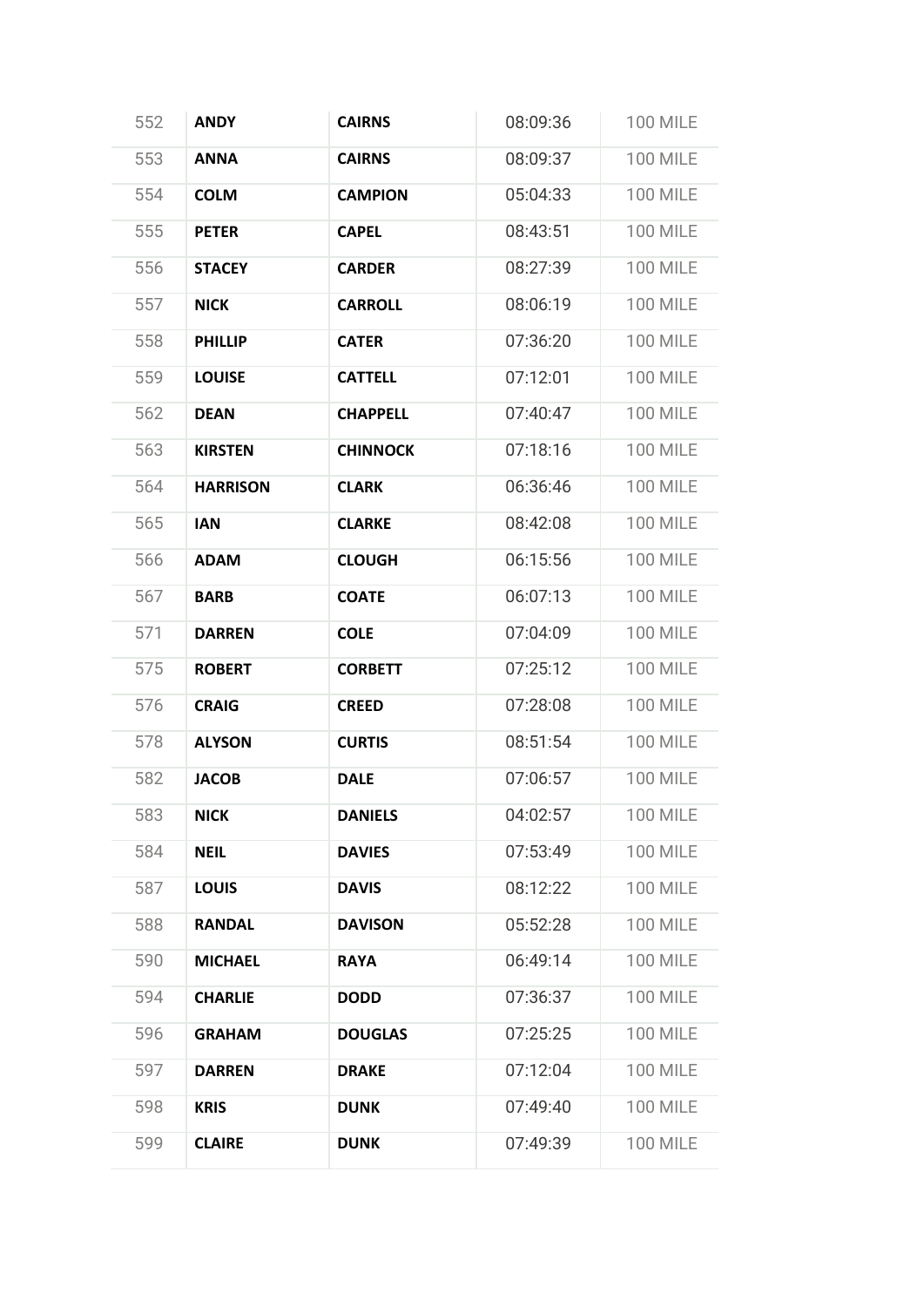| 600 | <b>LEON</b>    | <b>DYSCH</b>     | 07:12:35 | <b>100 MILE</b> |
|-----|----------------|------------------|----------|-----------------|
| 602 | <b>JIM</b>     | <b>EASTMENT</b>  | 08:37:56 | <b>100 MILE</b> |
| 608 | <b>GED</b>     | <b>EQUI</b>      | 06:29:40 | <b>100 MILE</b> |
| 614 | <b>ASHLEY</b>  | <b>FARMER</b>    | 06:31:43 | <b>100 MILE</b> |
| 615 | <b>COLIN</b>   | <b>FARMER</b>    | 06:19:28 | <b>100 MILE</b> |
| 616 | <b>PAUL</b>    | <b>FARNDELL</b>  | 07:42:40 | <b>100 MILE</b> |
| 617 | <b>STEPHEN</b> | <b>FELDWICK</b>  | 06:35:47 | <b>100 MILE</b> |
| 618 | <b>PAUL</b>    | <b>FELTON</b>    | 06:37:50 | <b>100 MILE</b> |
| 620 | <b>SUZANNE</b> | <b>FIELD</b>     | 08:11:09 | <b>100 MILE</b> |
| 621 | <b>GARY</b>    | <b>FILSELL</b>   | 04:04:47 | <b>100 MILE</b> |
| 623 | <b>SAM</b>     | <b>FIRMIN</b>    | 07:29:04 | <b>100 MILE</b> |
| 624 | <b>BARRIE</b>  | <b>FISH</b>      | 07:04:03 | <b>100 MILE</b> |
| 628 | <b>MATTHEW</b> | <b>FORSTER</b>   | 07:32:27 | <b>100 MILE</b> |
| 631 | <b>DAREN</b>   | <b>FRANCIS</b>   | 07:45:14 | <b>100 MILE</b> |
| 632 | <b>HEIDI</b>   | <b>FRANCIS</b>   | 07:45:09 | <b>100 MILE</b> |
| 633 | <b>PAUL</b>    | <b>FRANCIS</b>   | 08:07:29 | <b>100 MILE</b> |
| 638 | <b>JAKE</b>    | <b>GARDNER</b>   | 06:45:05 | <b>100 MILE</b> |
| 639 | <b>CHRIS</b>   | <b>GETLIFFE</b>  | 07:44:51 | <b>100 MILE</b> |
| 646 | <b>STEVE</b>   | <b>GOBLE</b>     | 07:29:35 | <b>100 MILE</b> |
| 647 | <b>TOM</b>     | <b>GOLDING</b>   | 08:00:27 | <b>100 MILE</b> |
| 648 | <b>DAVID</b>   | <b>GOLDSMITH</b> | 06:32:30 | <b>100 MILE</b> |
| 652 | <b>PHIL</b>    | <b>GRANVILLE</b> | 08:02:05 | <b>100 MILE</b> |
| 653 | <b>STUART</b>  | <b>GRAVES</b>    | 06:31:47 | <b>100 MILE</b> |
| 654 | <b>CHRIS</b>   | <b>GRAY</b>      | 07:08:57 | <b>100 MILE</b> |
| 655 | <b>HARRIET</b> | <b>GREATREX</b>  | 07:35:42 | <b>100 MILE</b> |
| 660 | <b>TINA</b>    | <b>GROBLER</b>   | 07:14:16 | <b>100 MILE</b> |
| 662 | <b>JON</b>     | <b>GUISE</b>     | 07:22:33 | <b>100 MILE</b> |
| 663 | <b>ANUPAM</b>  | <b>GUPTA</b>     | 05:49:09 | <b>100 MILE</b> |
| 664 | <b>MATTHEW</b> | <b>GUY</b>       | 08:01:43 | <b>100 MILE</b> |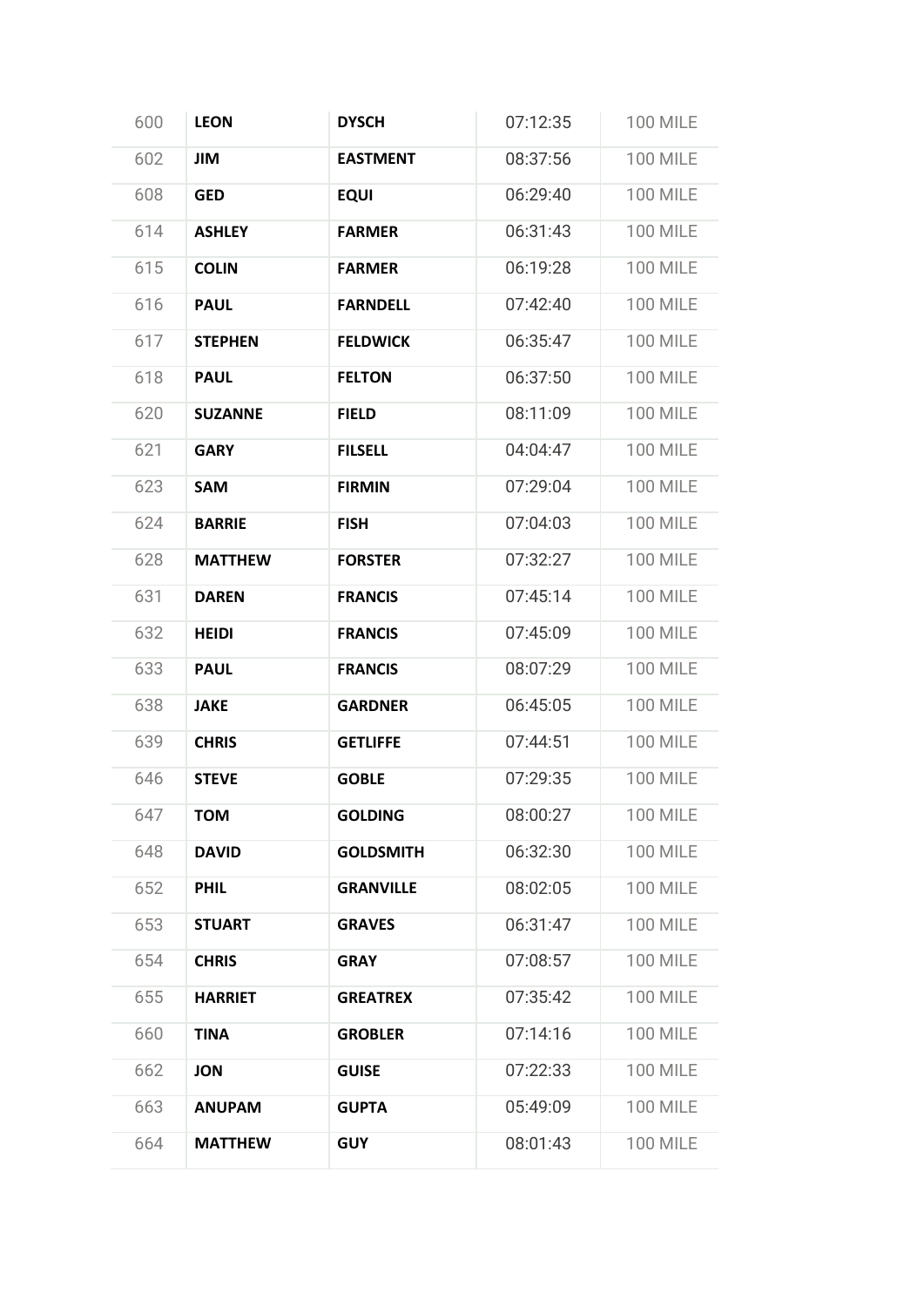| 666 | <b>JON</b>         | <b>GWYTHER</b>      | 08:06:38 | <b>100 MILE</b> |
|-----|--------------------|---------------------|----------|-----------------|
| 667 | <b>STEWART</b>     | <b>HACKMAN</b>      | 08:27:47 | <b>100 MILE</b> |
| 670 | <b>SIMON</b>       | <b>HALSON</b>       | 07:02:07 | <b>100 MILE</b> |
| 671 | <b>DAVID</b>       | <b>HALSON</b>       | 07:35:47 | <b>100 MILE</b> |
| 673 | <b>JOHN</b>        | <b>HARDWICK</b>     | 04:41:21 | <b>100 MILE</b> |
| 674 | <b>SARAH</b>       | <b>HARGREAVES</b>   | 08:07:03 | <b>100 MILE</b> |
| 675 | <b>ADAM</b>        | <b>HARLEY</b>       | 07:35:31 | <b>100 MILE</b> |
| 677 | <b>JAMES</b>       | <b>HARTE</b>        | 07:00:02 | <b>100 MILE</b> |
| 678 | <b>MILES</b>       | <b>HASLAM</b>       | 07:28:29 | <b>100 MILE</b> |
| 683 | <b>ED</b>          | <b>HEAP</b>         | 08:34:18 | <b>100 MILE</b> |
| 685 | <b>PAUL</b>        | <b>HENDERSON</b>    | 07:43:55 | <b>100 MILE</b> |
| 688 | <b>JENNIFER</b>    | <b>HESLINGTON</b>   | 07:08:06 | <b>100 MILE</b> |
| 689 | <b>ROBERT</b>      | <b>HETHERINGTON</b> | 07:36:46 | <b>100 MILE</b> |
| 690 | <b>LEE</b>         | <b>HIGHTON</b>      | 08:10:07 | <b>100 MILE</b> |
| 694 | JO                 | <b>HOLMES</b>       | 07:12:02 | <b>100 MILE</b> |
| 695 | <b>ROB</b>         | <b>HOLMES</b>       | 07:11:59 | <b>100 MILE</b> |
| 696 | <b>ALEXANDER</b>   | <b>HOOD</b>         | 07:43:44 | <b>100 MILE</b> |
| 697 | <b>PETER</b>       | <b>HOPE</b>         | 07:04:19 | <b>100 MILE</b> |
| 698 | <b>CHRISTOPHER</b> | <b>HOPE</b>         | 05:32:23 | <b>100 MILE</b> |
| 700 | <b>LEE</b>         | <b>HORNE</b>        | 06:09:36 | <b>100 MILE</b> |
| 703 | <b>IAN</b>         | <b>HUDSON</b>       | 08:01:58 | <b>100 MILE</b> |
| 704 | <b>MARTIN</b>      | <b>HULL</b>         | 07:53:52 | <b>100 MILE</b> |
| 712 | <b>HUW</b>         | <b>JARMAN</b>       | 07:53:16 | <b>100 MILE</b> |
| 714 | <b>CHRISTIAN</b>   | <b>JECZALIK</b>     | 08:38:07 | <b>100 MILE</b> |
| 716 | <b>SIMON</b>       | <b>JOHNSON</b>      | 05:54:46 | <b>100 MILE</b> |
| 718 | <b>MATTHEW</b>     | <b>JONES</b>        | 08:01:46 | <b>100 MILE</b> |
| 720 | <b>MARTIN</b>      | <b>JOYCE</b>        | 07:18:10 | <b>100 MILE</b> |
| 721 | <b>COLIN</b>       | <b>JOYCE</b>        | 07:18:13 | <b>100 MILE</b> |
| 722 | <b>STEVEN</b>      | <b>KAY</b>          | 07:41:15 | <b>100 MILE</b> |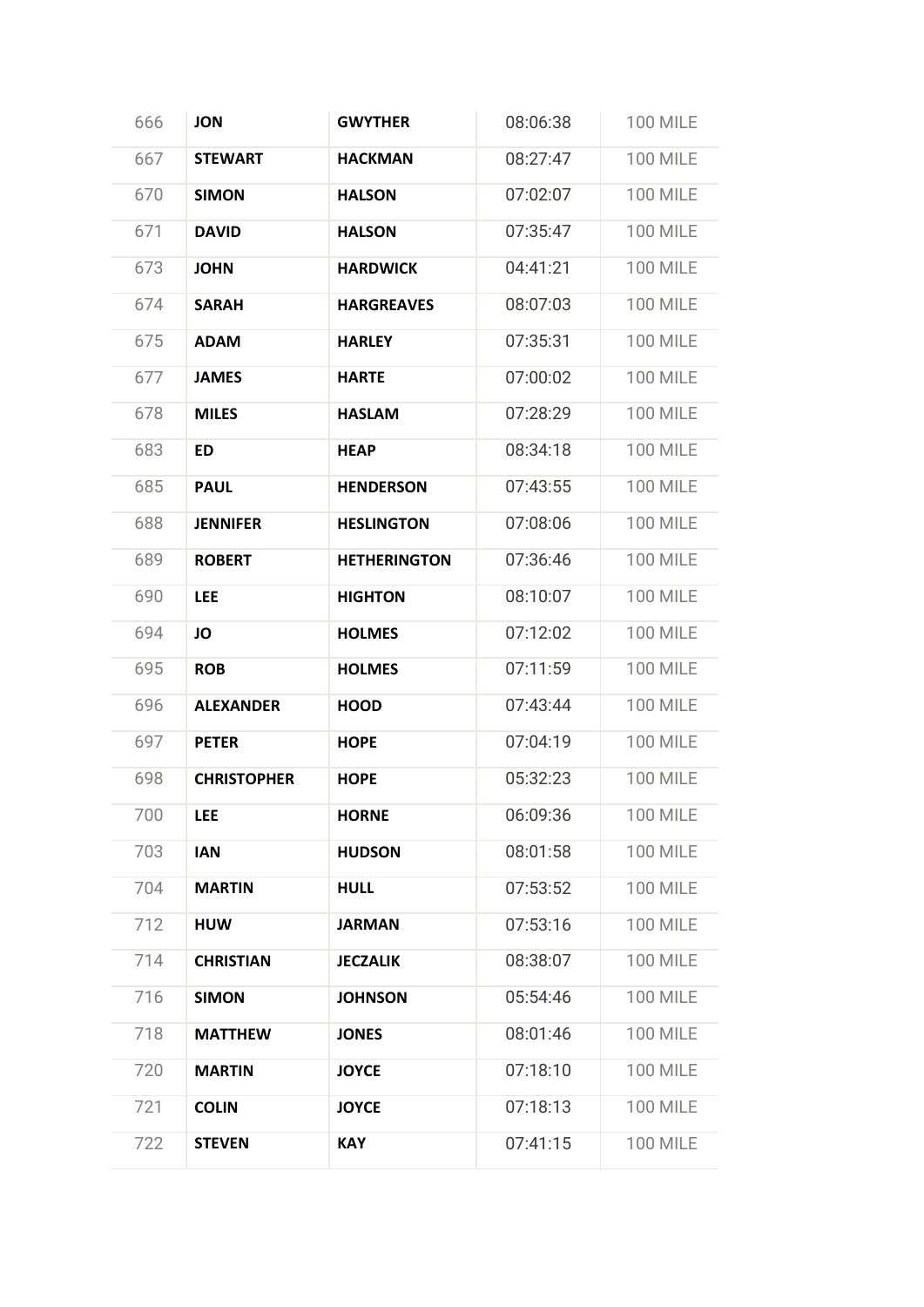| 724 | <b>STEVEN</b>    | <b>KENNARD</b>     | 07:41:13 | <b>100 MILE</b> |
|-----|------------------|--------------------|----------|-----------------|
| 726 | <b>LAURA</b>     | <b>KEY</b>         | 08:10:04 | <b>100 MILE</b> |
| 727 | <b>FRANK</b>     | <b>KEY</b>         | 07:48:21 | <b>100 MILE</b> |
| 728 | <b>NALIN</b>     | <b>KHOSLA</b>      | 05:52:04 | <b>100 MILE</b> |
| 729 | <b>RICHARD</b>   | <b>KING</b>        | 08:06:53 | <b>100 MILE</b> |
| 730 | <b>HAYDEN</b>    | <b>KIRK</b>        | 06:25:53 | <b>100 MILE</b> |
| 731 | <b>LOUIS</b>     | <b>KIRK</b>        | 06:25:49 | <b>100 MILE</b> |
| 733 | <b>DAVE</b>      | <b>KNAPP</b>       | 08:37:48 | <b>100 MILE</b> |
| 735 | <b>MAX</b>       | <b>KRASOVSKIS</b>  | 06:21:41 | <b>100 MILE</b> |
| 737 | <b>PHIL</b>      | <b>LANG</b>        | 08:58:20 | <b>100 MILE</b> |
| 738 | <b>BEN</b>       | <b>LANGSTON</b>    | 07:29:01 | <b>100 MILE</b> |
| 740 | <b>ALAN</b>      | <b>LINES</b>       | 06:47:53 | <b>100 MILE</b> |
| 742 | <b>LISA</b>      | <b>LIVINGSTON</b>  | 08:51:50 | <b>100 MILE</b> |
| 744 | <b>JASON</b>     | <b>LOOSLEY</b>     | 06:14:32 | <b>100 MILE</b> |
| 746 | <b>CARL</b>      | <b>LUDLAM</b>      | 07:52:45 | <b>100 MILE</b> |
| 747 | <b>MATTHEW</b>   | <b>LUKINS</b>      | 07:18:18 | <b>100 MILE</b> |
| 748 | <b>JOSS</b>      | <b>MACKENZIE</b>   | 08:29:12 | <b>100 MILE</b> |
| 749 | <b>KIRSTEN</b>   | <b>MACLEOD</b>     | 07:21:17 | <b>100 MILE</b> |
| 750 | <b>ANDREW</b>    | <b>MAJOR</b>       | 06:02:03 | <b>100 MILE</b> |
| 751 | <b>ALEKSANDR</b> | <b>MAKARENKOV</b>  | 06:34:47 | <b>100 MILE</b> |
| 752 | <b>PATRICK</b>   | <b>MALAPERIMAN</b> | 07:36:26 | <b>100 MILE</b> |
| 755 | <b>TONY</b>      | <b>MALLOZZI</b>    | 06:30:06 | <b>100 MILE</b> |
| 757 | <b>ADAM</b>      | <b>MARTIN</b>      | 06:31:45 | <b>100 MILE</b> |
| 760 | <b>STEPHEN</b>   | <b>MASTERS</b>     | 07:05:21 | <b>100 MILE</b> |
| 762 | <b>KEVIN</b>     | <b>DONNELL</b>     | 07:46:09 | <b>100 MILE</b> |
| 763 | <b>DENIS</b>     | <b>DONNELL</b>     | 07:46:11 | <b>100 MILE</b> |
| 767 | <b>DERREN</b>    | <b>MIDSON</b>      | 08:52:53 | <b>100 MILE</b> |
| 768 | <b>SHIRLEY</b>   | <b>MILLAR</b>      | 08:51:57 | <b>100 MILE</b> |
| 770 | <b>STEVE</b>     | <b>MOORE</b>       | 07:20:09 | <b>100 MILE</b> |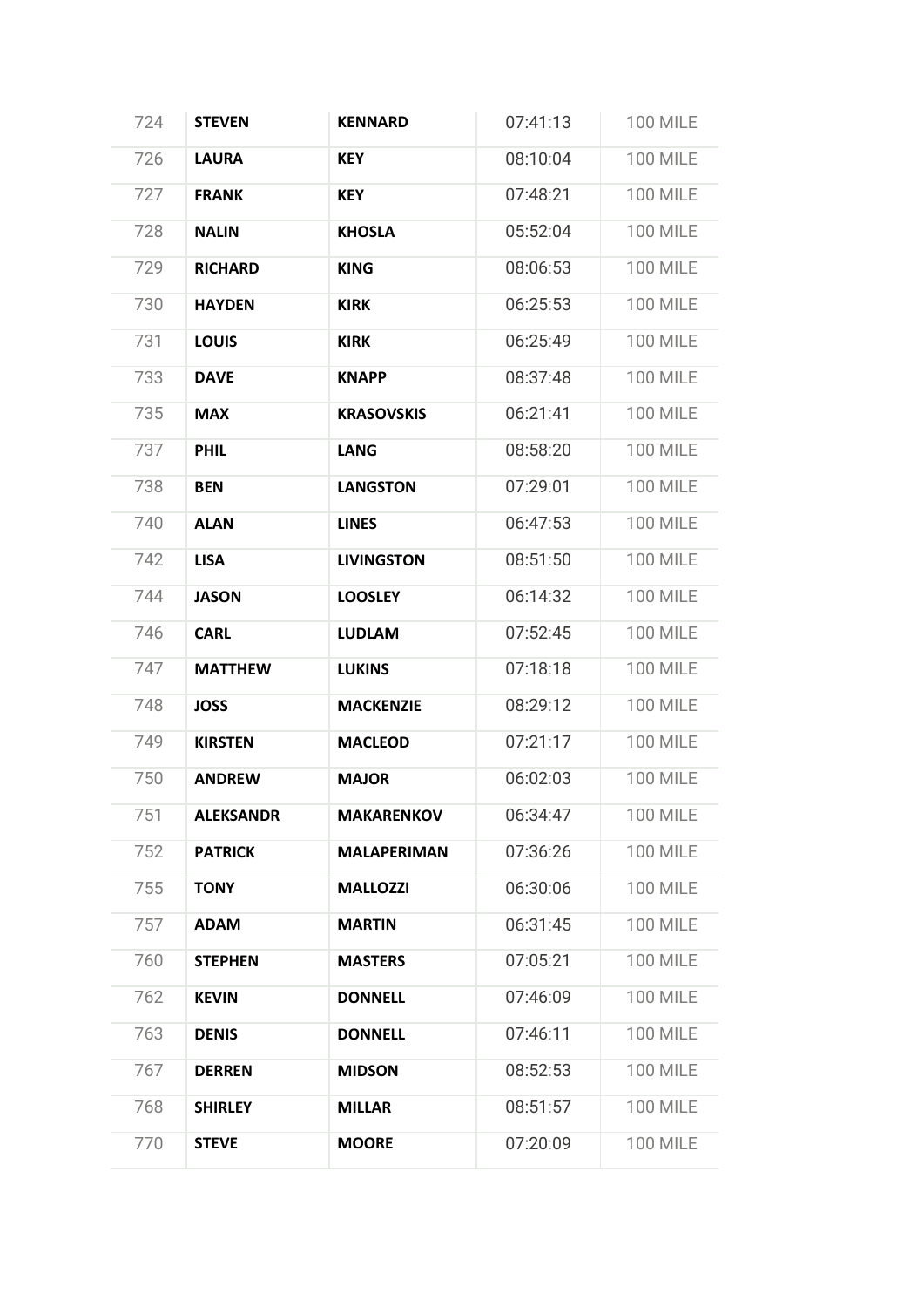| 771 | <b>LEE</b>      | <b>MOORE</b>      | 06:29:32 | <b>100 MILE</b> |
|-----|-----------------|-------------------|----------|-----------------|
| 772 | <b>COLIN</b>    | <b>MOORE</b>      | 06:29:29 | <b>100 MILE</b> |
| 775 | <b>RACHAEL</b>  | <b>MUNN</b>       | 08:22:15 | <b>100 MILE</b> |
| 776 | <b>SETH</b>     | <b>MUNN</b>       | 07:25:17 | <b>100 MILE</b> |
| 778 | <b>REBECCA</b>  | <b>MUSSENDEN</b>  | 08:33:19 | <b>100 MILE</b> |
| 780 | <b>JULIE</b>    | <b>NICHOLLS</b>   | 08:12:17 | <b>100 MILE</b> |
| 781 | <b>MARK</b>     | <b>NORMAN</b>     | 06:11:47 | <b>100 MILE</b> |
| 782 | <b>ALASTAIR</b> | <b>OBRIEN</b>     | 08:51:38 | <b>100 MILE</b> |
| 787 | <b>TERRY</b>    | <b>ORD</b>        | 08:10:05 | <b>100 MILE</b> |
| 788 | <b>NICK</b>     | <b>ORRIN</b>      | 07:08:51 | <b>100 MILE</b> |
| 789 | <b>CURTIS</b>   | <b>OSANO</b>      | 07:39:29 | <b>100 MILE</b> |
| 790 | <b>ROY</b>      | <b>OVENDEN</b>    | 08:38:04 | <b>100 MILE</b> |
| 793 | <b>CLIFFORD</b> | <b>PARKIN</b>     | 07:22:40 | <b>100 MILE</b> |
| 794 | <b>JAMES</b>    | <b>PARKIN</b>     | 07:48:48 | <b>100 MILE</b> |
| 795 | <b>MIKE</b>     | <b>PATTERSON</b>  | 08:58:26 | <b>100 MILE</b> |
| 797 | <b>ADAM</b>     | <b>PEARSON</b>    | 08:37:51 | <b>100 MILE</b> |
| 798 | <b>WENDY</b>    | <b>PEARSON</b>    | 05:17:30 | <b>100 MILE</b> |
| 800 | <b>LEE</b>      | <b>PENNELLS</b>   | 07:35:33 | <b>100 MILE</b> |
| 801 | <b>STEVE</b>    | <b>PENNEY</b>     | 07:03:59 | <b>100 MILE</b> |
| 802 | <b>MICHELE</b>  | <b>PENNINGTON</b> | 08:52:48 | <b>100 MILE</b> |
| 804 | <b>JAMIE</b>    | <b>PERFITT</b>    | 08:00:34 | <b>100 MILE</b> |
| 805 | <b>ADAM</b>     | <b>PERFITT</b>    | 08:45:44 | <b>100 MILE</b> |
| 806 | <b>STEVE</b>    | <b>PETFORD</b>    | 06:26:50 | <b>100 MILE</b> |
| 811 | <b>GARY</b>     | <b>PIPER</b>      | 07:02:08 | <b>100 MILE</b> |
| 813 | <b>MATT</b>     | <b>PITCHFORTH</b> | 07:22:35 | <b>100 MILE</b> |
| 814 | <b>JON</b>      | <b>PLOMER</b>     | 07:36:34 | <b>100 MILE</b> |
| 815 | <b>STEVE</b>    | <b>PORTER</b>     | 08:06:29 | <b>100 MILE</b> |
| 817 | <b>MARC</b>     | <b>POWELL</b>     | 06:34:50 | <b>100 MILE</b> |
| 821 | <b>MURRAY</b>   | <b>QUINEY</b>     | 06:26:12 | <b>100 MILE</b> |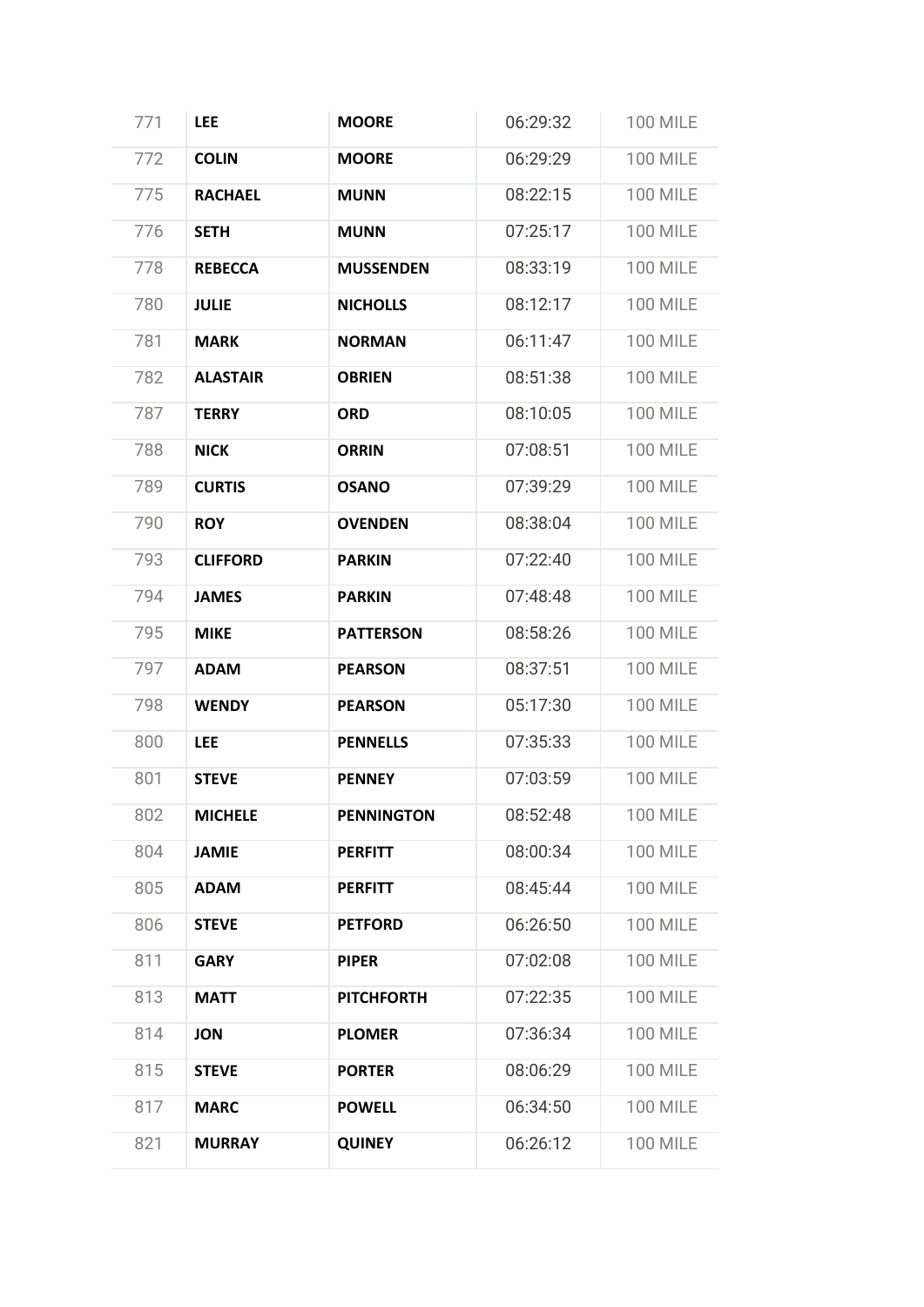| 825 | <b>JENNIFER</b>  | <b>RANDS</b>     | 08:36:44 | <b>100 MILE</b> |
|-----|------------------|------------------|----------|-----------------|
| 827 | <b>STUART</b>    | <b>REDMAN</b>    | 07:06:55 | <b>100 MILE</b> |
| 828 | <b>OLIVER</b>    | <b>REYNOLDS</b>  | 08:13:40 | <b>100 MILE</b> |
| 830 | <b>TYLER</b>     | <b>RICHARDS</b>  | 08:26:15 | <b>100 MILE</b> |
| 831 | <b>DARREN</b>    | <b>RICHARDS</b>  | 08:16:04 | <b>100 MILE</b> |
| 832 | <b>MARK</b>      | <b>RILEY</b>     | 08:41:09 | <b>100 MILE</b> |
| 837 | <b>LUKE</b>      | <b>ROSIER</b>    | 07:25:28 | <b>100 MILE</b> |
| 838 | <b>LUKE</b>      | <b>ROUTLEY</b>   | 05:39:26 | <b>100 MILE</b> |
| 839 | <b>KYLE</b>      | <b>ROWE</b>      | 06:31:41 | <b>100 MILE</b> |
| 841 | <b>DANIEL</b>    | <b>ROY</b>       | 06:05:51 | <b>100 MILE</b> |
| 847 | <b>JASON</b>     | <b>SAMWAYS</b>   | 08:06:21 | <b>100 MILE</b> |
| 852 | <b>PETER</b>     | <b>SAYSELL</b>   | 06:52:09 | <b>100 MILE</b> |
| 853 | <b>ELIZABETH</b> | <b>SCORER</b>    | 04:22:06 | <b>100 MILE</b> |
| 854 | <b>ANDREW</b>    | <b>SCOTT</b>     | 07:25:23 | <b>100 MILE</b> |
| 855 | <b>ANDREA</b>    | <b>SCOTT</b>     | 08:50:40 | <b>100 MILE</b> |
| 857 | <b>BEN</b>       | <b>SCRIVENER</b> | 07:20:37 | <b>100 MILE</b> |
| 861 | <b>MISS</b>      | <b>SHOREY</b>    | 08:29:49 | <b>100 MILE</b> |
| 862 | <b>JAMIE</b>     | <b>SHUTTLE</b>   | 07:13:25 | <b>100 MILE</b> |
| 864 | <b>JASON</b>     | <b>SIMMONDS</b>  | 06:32:57 | <b>100 MILE</b> |
| 867 | <b>DARREN</b>    | <b>SLADE</b>     | 06:30:07 | <b>100 MILE</b> |
| 870 | <b>NIGEL</b>     | <b>SMITH</b>     | 06:37:17 | <b>100 MILE</b> |
| 871 | <b>VERNON</b>    | <b>SMITH</b>     | 06:16:00 | <b>100 MILE</b> |
| 878 | <b>PETE</b>      | <b>STANLEY</b>   | 08:06:21 | <b>100 MILE</b> |
| 881 | JO               | <b>SMITH</b>     | 06:29:42 | <b>100 MILE</b> |
| 883 | <b>PHIL</b>      | <b>STIMPSON</b>  | 06:54:41 | <b>100 MILE</b> |
| 884 | <b>PAUL</b>      | <b>STIRLING</b>  | 06:02:45 | <b>100 MILE</b> |
| 887 | <b>MARK</b>      | <b>STRINGER</b>  | 07:13:27 | <b>100 MILE</b> |
| 889 | <b>JOSEPH</b>    | <b>SWEETMORE</b> | 09:22:44 | <b>100 MILE</b> |
| 890 | JIM              | <b>SWETNAM</b>   | 08:49:45 | <b>100 MILE</b> |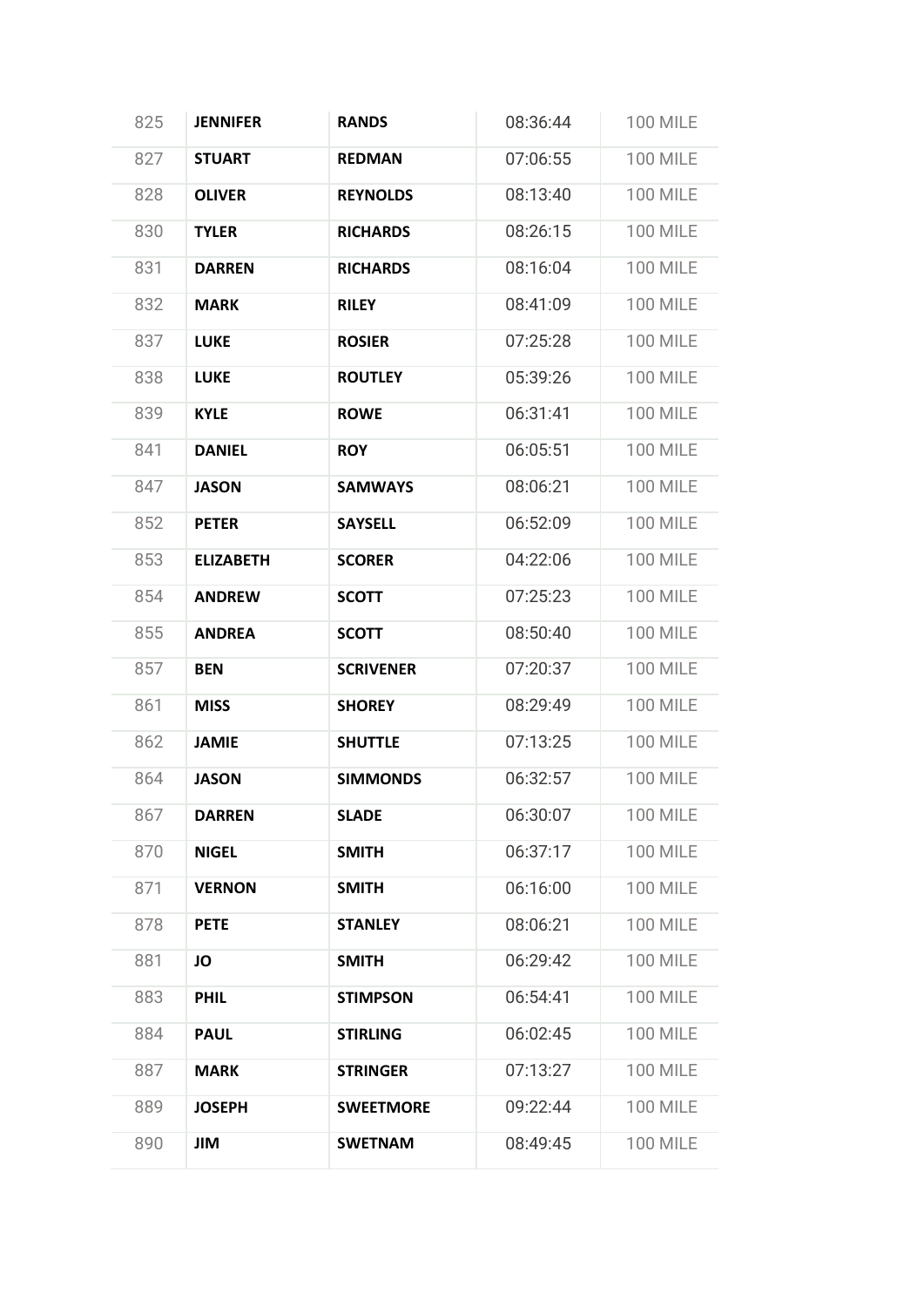| 891 | <b>MATT</b>      | <b>SYMONDS</b>   | 07:25:07 | <b>100 MILE</b> |
|-----|------------------|------------------|----------|-----------------|
| 892 | <b>ARNEL</b>     | <b>TABUNDA</b>   | 06:50:45 | <b>100 MILE</b> |
| 893 | <b>STEVEN</b>    | <b>TALBOT</b>    | 06:35:03 | <b>100 MILE</b> |
| 895 | <b>BRYCE</b>     | <b>TAYLOR</b>    | 06:31:33 | <b>100 MILE</b> |
| 896 | <b>AELRED</b>    | <b>TAYONE</b>    | 06:50:34 | <b>100 MILE</b> |
| 898 | <b>ANDREW</b>    | <b>THOMPSON</b>  | 08:01:52 | <b>100 MILE</b> |
| 899 | <b>CLAIRE</b>    | <b>THOMPSON</b>  | 08:09:47 | <b>100 MILE</b> |
| 901 | <b>MARTYN</b>    | <b>THORNE</b>    | 08:17:26 | <b>100 MILE</b> |
| 903 | <b>DUNCAN</b>    | <b>TODD</b>      | 08:29:14 | <b>100 MILE</b> |
| 909 | <b>KEITH</b>     | <b>VANCE</b>     | 07:12:41 | <b>100 MILE</b> |
| 910 | <b>MARK</b>      | <b>VATCHER</b>   | 07:36:25 | <b>100 MILE</b> |
| 914 | <b>RAGHUNATH</b> | <b>VYDYANATH</b> | 05:48:51 | <b>100 MILE</b> |
| 915 | <b>MELISSA</b>   | <b>WALE</b>      | 09:22:49 | <b>100 MILE</b> |
| 916 | <b>ASHLEY</b>    | <b>WANG</b>      | 07:36:34 | <b>100 MILE</b> |
| 918 | <b>WARNER</b>    | <b>WARNER</b>    | 07:09:24 | <b>100 MILE</b> |
| 919 | <b>CAROLINE</b>  | <b>WARNER</b>    | 05:17:32 | <b>100 MILE</b> |
| 920 | <b>TIM</b>       | <b>WATKINS</b>   | 06:34:58 | <b>100 MILE</b> |
| 923 | <b>PAUL</b>      | <b>WATTS</b>     | 07:04:49 | <b>100 MILE</b> |
| 924 | <b>JANES</b>     | <b>WEALANDS</b>  | 07:30:29 | <b>100 MILE</b> |
| 927 | <b>MARK</b>      | <b>WHALLEY</b>   | 08:34:39 | <b>100 MILE</b> |
| 930 | <b>IAN</b>       | <b>WHITESIDE</b> | 07:48:42 | <b>100 MILE</b> |
| 932 | <b>DAVID</b>     | <b>WHITMARSH</b> | 08:29:44 | <b>100 MILE</b> |
| 933 | <b>ANDREW</b>    | <b>WILFORD</b>   | 08:02:43 | <b>100 MILE</b> |
| 934 | <b>DEE</b>       | <b>WILKINSON</b> | 07:25:11 | <b>100 MILE</b> |
| 935 | <b>LIZZIE</b>    | <b>WILKINSON</b> | 07:13:08 | <b>100 MILE</b> |
| 936 | <b>PAUL</b>      | <b>WILKINSON</b> | 07:13:19 | <b>100 MILE</b> |
| 939 | <b>STEVE</b>     | <b>WILLCOCKS</b> | 06:26:13 | <b>100 MILE</b> |
| 940 | <b>AMY</b>       | <b>WILLIAMS</b>  | 08:27:06 | <b>100 MILE</b> |
| 941 | <b>STUART</b>    | <b>WILLIAMS</b>  | 06:31:37 | <b>100 MILE</b> |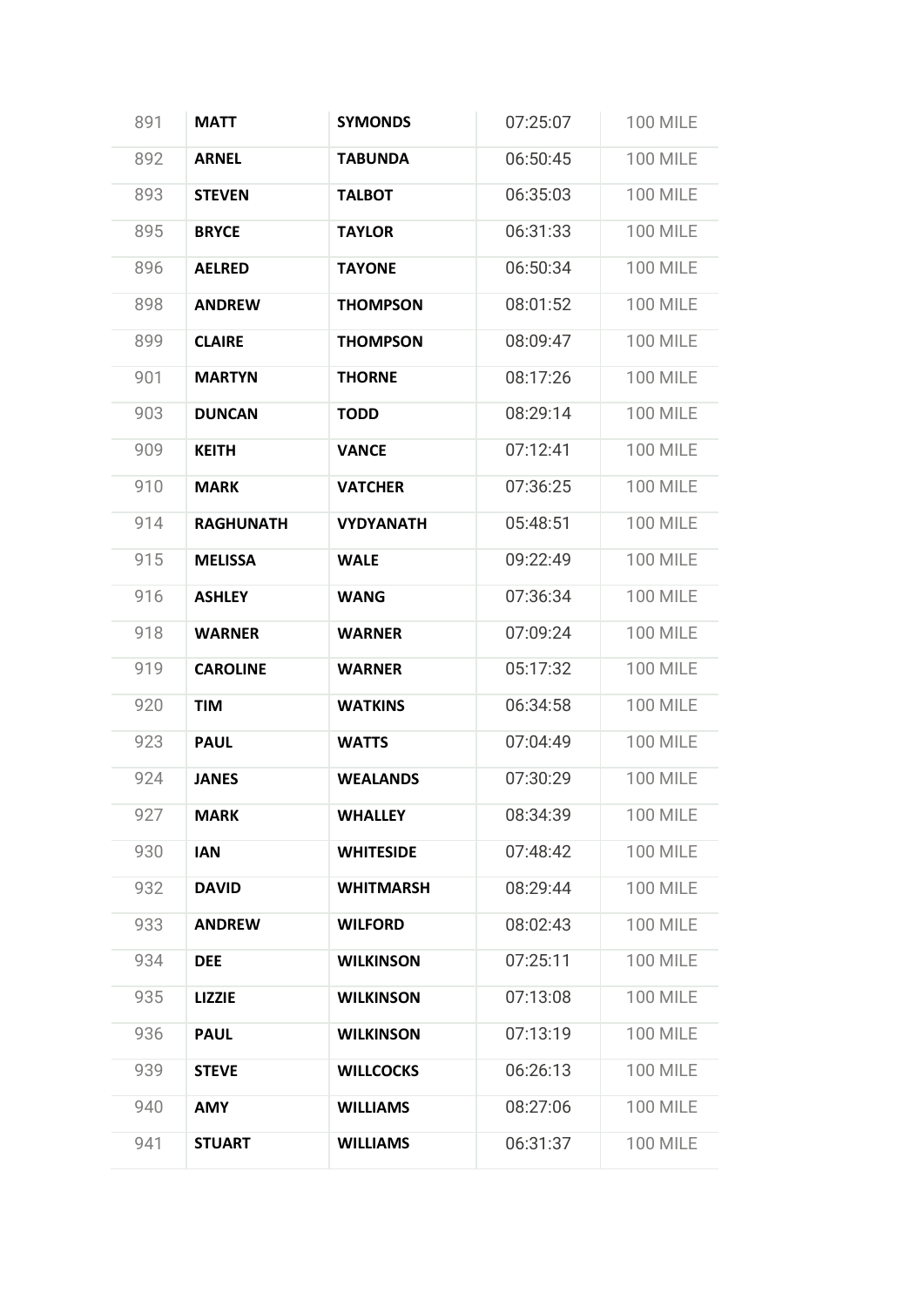| 942 | <b>ROYSTON</b>  | <b>WILLIAMS</b>  | 08:11:07 | <b>100 MILE</b> |
|-----|-----------------|------------------|----------|-----------------|
| 943 | <b>JULIETTE</b> | <b>WILLIAMS</b>  | 08:09:49 | <b>100 MILE</b> |
| 944 | <b>PETE</b>     | <b>WILLMOT</b>   | 08:43:49 | <b>100 MILE</b> |
| 952 | <b>COLIN</b>    | <b>YELLOP</b>    | 08:12:11 | <b>100 MILE</b> |
| 954 | <b>ARRON</b>    | <b>YOUNG</b>     | 06:10:54 | <b>100 MILE</b> |
| 955 | <b>CLARA</b>    | <b>ZWETSLOOT</b> | 07:53:18 | <b>100 MILE</b> |
| 983 | <b>JASON</b>    | <b>GONCALVES</b> | 06:25:21 | <b>100 MILE</b> |
| 958 | <b>MICHELE</b>  | <b>JACOBS</b>    | 05:29:50 | <b>100 MILE</b> |
| 979 | <b>PAUL</b>     | <b>DAVIES</b>    | 06:45:04 | <b>100 MILE</b> |
| 978 | <b>SARAH</b>    | <b>WATMORE</b>   | 06:39:07 | <b>100 MILE</b> |
| 980 | <b>CARL</b>     | <b>SALMON</b>    | 07:04:02 | <b>100 MILE</b> |
| 983 | <b>JASON</b>    | <b>GONCALVES</b> | 07:50:31 | <b>100 MILE</b> |
| 981 | <b>AL</b>       | <b>SCOTT</b>     | 06:09:40 | <b>100 MILE</b> |